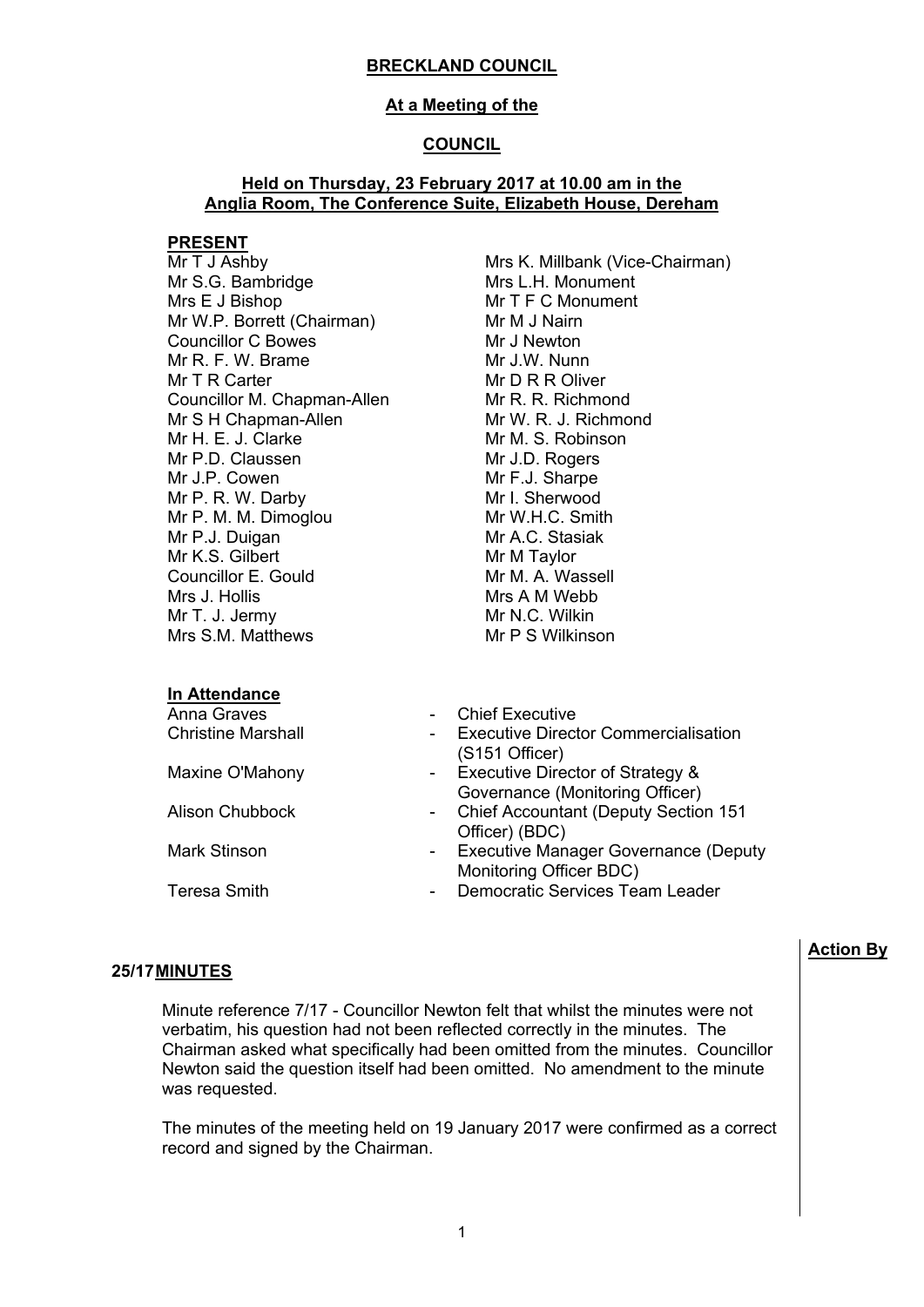## **26/17APOLOGIES**

Apologies for absence were received from Councillors Askew, Crawford, Duffield, Hewett, Joel, Jolly, Martin and Turner.

#### **27/17DECLARATION OF INTERESTS**

Councillor Stasiak declared an interest in Agenda Item 9 (b), the unconfirmed minutes of the Planning Committee, meeting held 6 February 2017, Minute reference 18/17 (h).

## **28/17CHAIRMAN'S ANNOUNCEMENTS**

The Chairman introduced the new Executive Director Commercialisation, Christine Marshall to Members.

Members were informed that the Wayland Show Ball would be taking place on 22 April at Lynford Hall, and the money raised would also be going towards the SSAFA Charity.

The Chairman said that Item 13 – Petition – Cottage Hospital, Thetford, would be heard between items 5 and 6.

## **29/17LEADER'S ANNOUNCEMENTS**

The Leader informed Members that he would be cycling across the Jordan Dessert at the end of April, and he would do this as a Charity event in aid of the Chairman's charity, SSAFA.

The Leader went on to give an update on the following:

- Unitary Status there was no further update at the moment. He felt that there could be more debate in the future around hostile bids but it depended on a decision made by the Secretary of State.
- Local Plan was currently being finalised with Local Plan Working Group meetings scheduled for the 15 and 17 March. This would be considered by Overview & Scrutiny Commission on 6 April and going onto Cabinet then Council in May.
- LGA Peer Review a presentation would be given to Members in due course
- Unsightly Sites a report from Overview and Scrutiny would be presented to the Cabinet in support of the concept of creating a list of priorities and actions in respect of unsightly sites across the District. The Leader had responded to the challenge by Councillor Jermy to write to the owners of the Cottage Hospital, Thetford who have said they would be coming forward with proposals to seek planning permission to progress the site.

# **30/17QUESTIONS ON NOTICE UNDER STANDING ORDER NO 6**

The following question was received under Standing Order No. 6 from Councillor Gilbert, addressed to the Chief Executive.

- 1) What was the total amount collected from the residents of Watton under the special expense for street lighting in the financial year 2016 to 2017?
- 2) How much of this was spent on "A" Power, "B" maintenance, "C" replacements?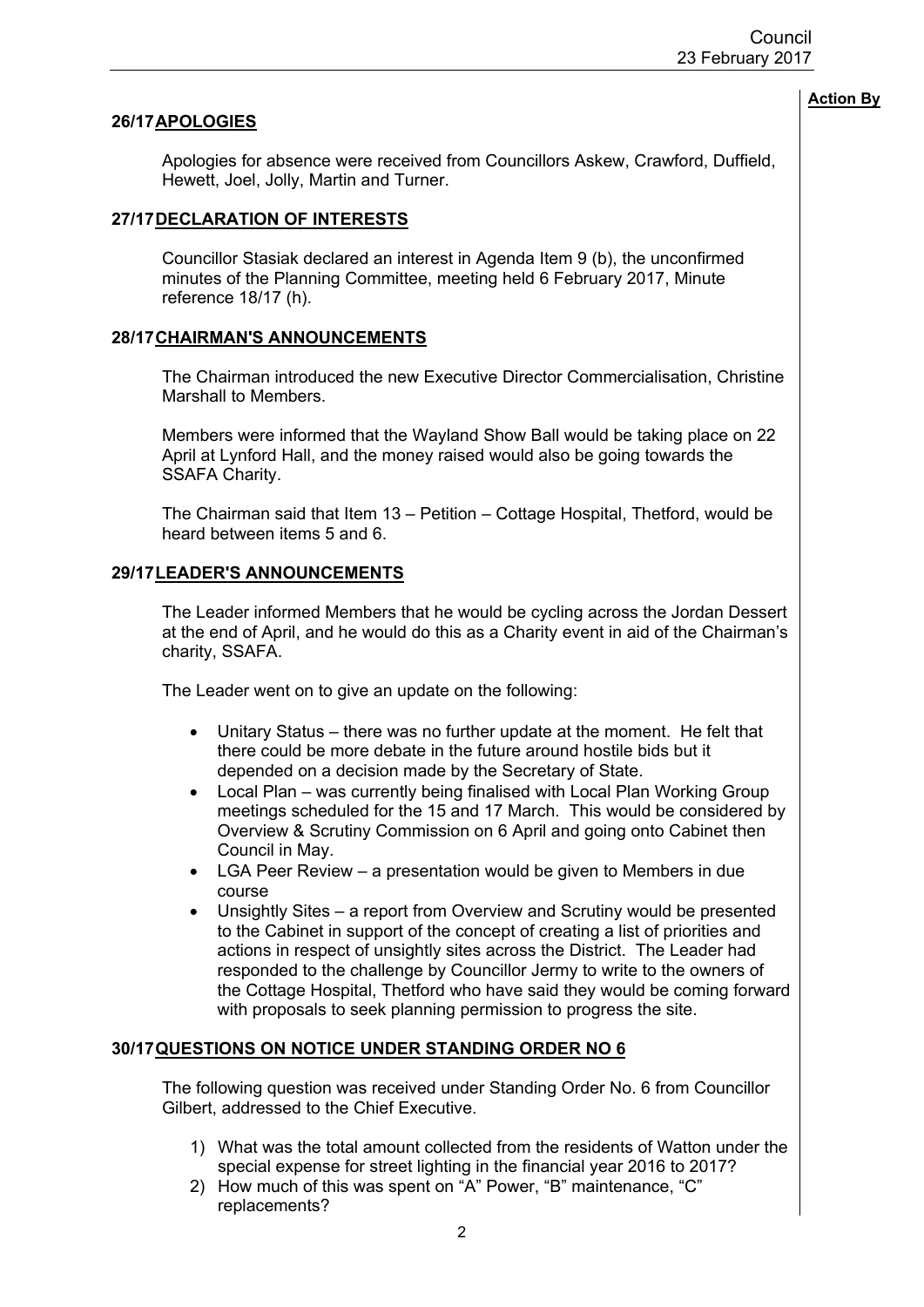- 3) What is the total proposed amount to be charged to the residents of Watton under the special expense for street lighting in the financial year 2017 to 2018?
- 4) How much of this is being budgeted for "A" power, "B" maintenance, "C" replacements?

# **RESPONSE:**

- 1) £18,914.90 (equivalent to £7.97 per year for a Band D property)
- 2) £14,186.43 (equivalent to £5.77 per year for a Band D property) at a £4.95 council tax rise option
- 3) See over page for the breakdown of the budget for each year & where it is forecast to be spent.
- 4) The special expenses shown are based on estimated amounts, as, due to timing of setting budgets, we set the budget for 17-18 before the 16-17 year has finished. You will therefore see in each year an adjustment for 2 years previous where there is either a credit (if the town has been overcharged) or a cost (if the town has been under charged).

|                                 |   | 2016-17    |   | 2017-18    |
|---------------------------------|---|------------|---|------------|
| <b>Energy Costs</b>             |   | 9,584.03   |   | 9,493.27   |
| <b>Amey Works</b>               |   | 1,853.29   |   | 1,850.00   |
| NCC Management & Admin          |   |            |   |            |
| Costs                           |   | 1,755.54   |   | 1,756.06   |
| Sub Total - NCC Charges         |   | 13,192.86  |   | 13,099.33  |
|                                 |   |            |   |            |
| <b>Repairs Allowance</b>        |   | 1,222.12   |   | 1,628.24   |
| <b>Breckland Recharge</b>       |   | 2,774.91   |   | 2,868.90   |
| <b>Breckland Funding</b>        |   | (2,746.63) |   | (1,950.40) |
| <b>Total Budget</b>             |   | 14,443.26  |   | 15,646.07  |
|                                 |   |            |   |            |
| Adjustment for 14-15 Actuals    |   | 4,471.63   |   | 0.00       |
| Adjustment for 15-16 Actuals    |   | 0.00       |   | (1,459.63) |
| <b>Actual Charge to Watton</b>  |   |            |   |            |
| <b>Residents</b>                |   | 18,914.89  |   | 14,186.44  |
|                                 |   |            |   |            |
| <b>Band D Equivalent Change</b> |   |            |   |            |
| Per Year                        | £ | 7.97       | £ | 5.77       |

## **Watton Special Expenses Charge**

#### **31/17QUESTIONS WITHOUT NOTICE UNDER STANDING ORDER NO 7**

Councillor Gilbert thanked the Executive Member for Finance for his answer on the street lighting, but said the response did not show the split between maintenance or replacement of lights. The Executive Member Finance explained that the spreadsheet showed £1850 for both years which was an estimate, which could not be divided in to further detail. However money could be saved if the Town were to take control of their own street lighting.

Councillor Jermy asked the Executive Member for Growth for an update on the take-up of the units at Thetford Riverside. The Executive Member Growth confirmed that TLC Inns had confirmed their tenancy on two units adjacent to the cinema. There were conversations with a third operator for one unit, and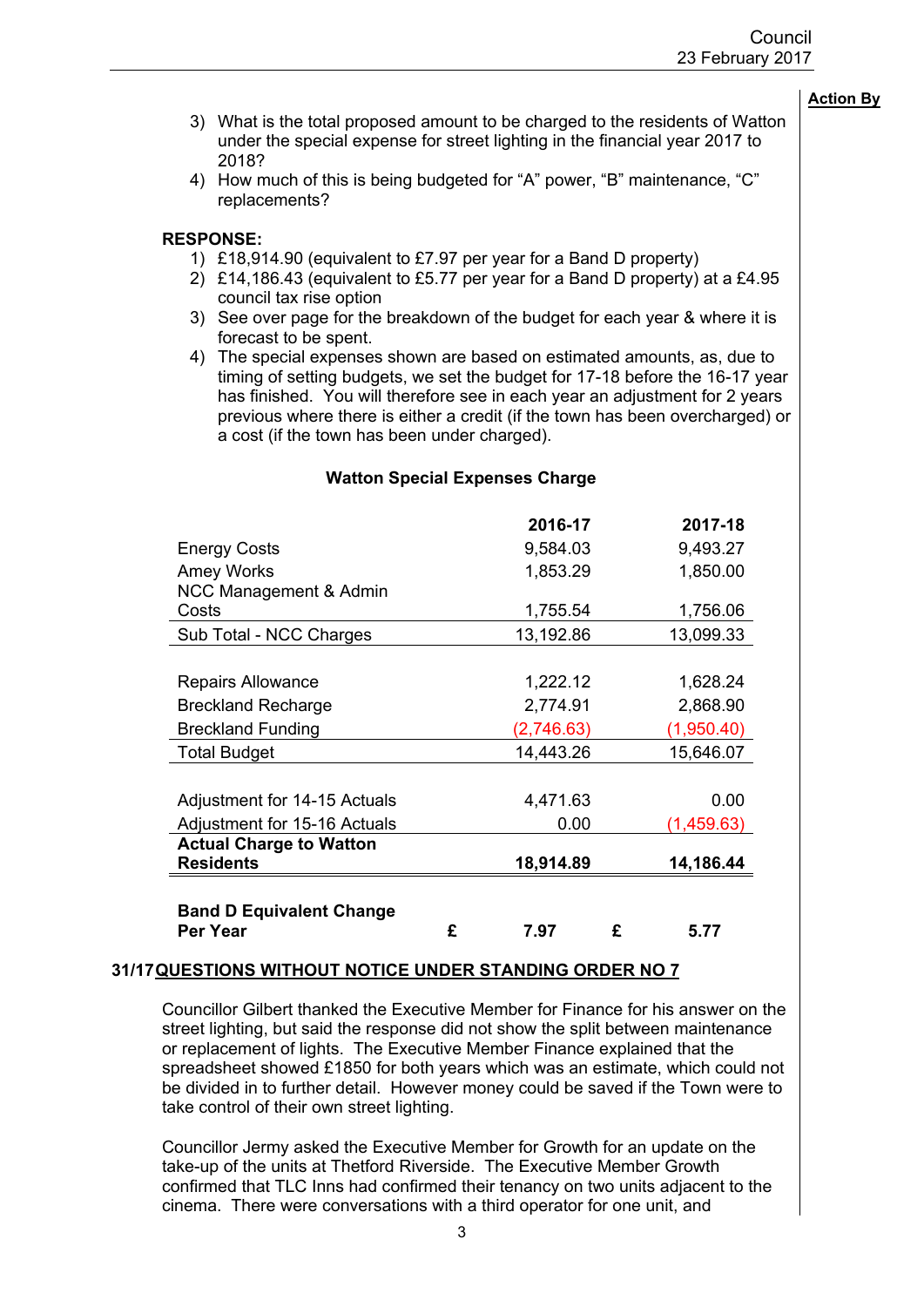discussions were being held nationally with regard to the remaining two units.

Councillor Clarke asked the Executive Member for Finance if council tax support scheme had been reduced for the 17/18 budget, and why £720k would be going into the growth fund when perhaps this should be within the area where the development had taken place. The Executive Member for Finance confirmed the council tax support scheme would be reduced over the coming 4 years as it was being phased out. With regard to the growth fund there would be a significant amount being invested into this which would be to the benefit of all residents.

Councillor Gilbert referred back to his street lighting query and said that six street lights had been removed from Lovell Gardens and he had received conflicting responses as to whether they would be replaced within budget. The Leader of the Council responded that if a street light had deemed to be unsafe then it would be removed. A report would be presented at a future Cabinet meeting which would outline all columns assessed and consider what options would be available for the Council going forward.

# **32/17CABINET**

# **RESOLVED** that:

- a) Breckland Bridge Ltd Business Plan
- 1. To approve the updated Breckland Bridge Ltd Business Plan for 2017-2022 as set out in appendices A to D of the Cabinet report.
- 2. To agree the Bridge recommendation to initiate a project to create a Thetford Town Asset Plan and in doing so:
	- a) Provide up to £130,000 (spread over three years).
	- b) Delegate the release of the funds to the S.151 Officer subject to receiving satisfactory information on the project plan, delivery plan and expected outputs.
- 3. To defer the Bridge recommendation to deliver a programme of minor development schemes in a 50/50 arrangement by:
	- a) Providing £82,500 as an initial equity share in the required subsidiary for the first three sites and £10,000 for legal and tax advice.
	- b) Agreeing the first three sites as Rougholme Close (Gressenhall), Glebe Road (Thetford) and Tottington Road (Thompson).
	- c) Subject to Legal advice confirming such an arrangement can be undertaken and if so delegate the release of the funds to the S.151 Officer subject to satisfactory receipt of the necessary tax advice and satisfactory returns from the first three sites.
- b) Arts council Funding The Silver Social Project That agreement is given to receive and spend grant funding of £185,773 from Arts Council England for delivery of the Silver Social project in accordance with the Terms and Conditions of the funder.
- c) Budget Setting, Medium Term Plan & Capital Strategy This item was discussed under Agenda Item 14.
- d) Quarter 3 Financial Performance Report That the full year end underspend is contributed to the Organisational Development Reserve to fund timing delays in the Moving Forward Programme 2017-18.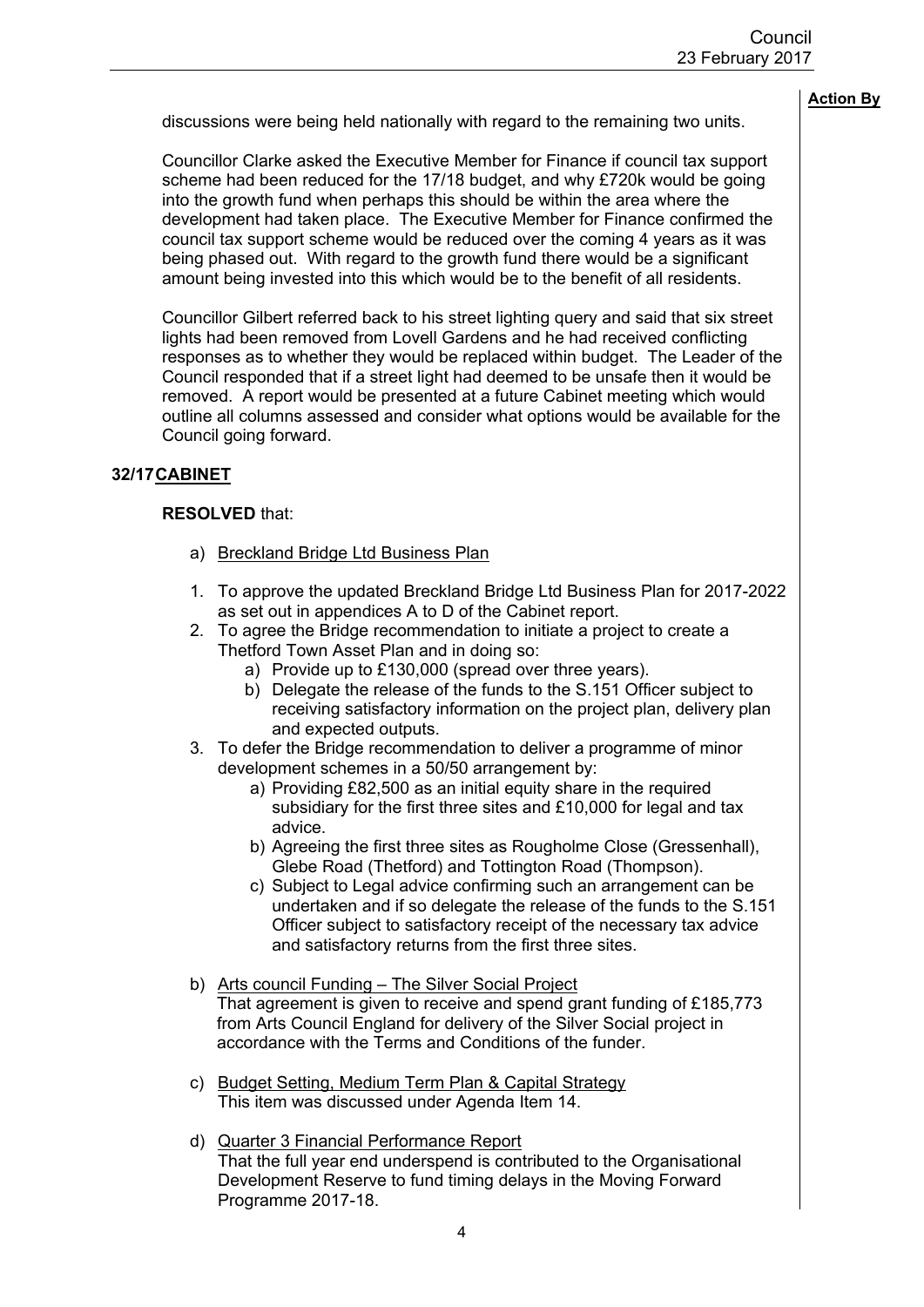ADOPTION the unconfirmed minutes of the Cabinet meeting held on 7 February 2017 be adopted.

#### **33/17PLANNING COMMITTEE**

#### 33 .a 9 January 2017

It was highlighted that the minutes referred to the challenge made by Parsons and Whittley and the response made was emailed to Members for information. This had not yet been actioned.

**RESOLVED** that the confirmed minutes of the Planning Committee held on 9 January 2017 be adopted.

#### 33 .b 6 February 2017

**RESOLVED** that the unconfirmed minutes of the meeting held on 6 February 2017 be adopted.

#### **34/17COMMITTEE OF THE LICENSING AUTHORITY**

**RESOLVED** that the unconfirmed minutes of the Committee of the Licensing Authority meeting held on 11 January 2017 be adopted.

#### **35/17LICENSING COMMITTEE**

**RESOLVED** that the unconfirmed minutes of the Licensing Committee meeting held on 11 January 2017 be adopted.

#### **36/17MEMBER DEVELOPMENT PANEL**

**RESOLVED** that the unconfirmed minutes of the Member Development Panel meeting held on 12 January be noted.

## **37/17PETITION - COTTAGE HOSPITAL, THETFORD**

Mr Brindle presented to Members a petition that asked the Council to consider the Cottage Hospital Thetford, and bring back to life a building that had been empty for the past 10 years. He said there had been great support within Thetford for the iconic site and asked the Council to break the deadlock.

Councillor Jermy said he had walked the pavements to collect signatures for the petition and it had been lovely to hear the stories that people told of their memories of the old hospital. He felt that 1800 signatures was an achievement, and also thanked the Leader of Breckland Council for the work that had been done. He added that there were aspirations for the use of the building but felt the main point would be positive whatever the outcome of the planning process. He thanked the Council's approach for the district wide consideration of derelict sites and hoped the exercise would bring positive usage for disused buildings across the district.

Councillor Bishop fully endorsed what the Leader had said, but felt Mr Brindle should have contacted the Council in the first instance before the petition was raised.

Councillor Brame congratulated the Leader on the proactive response. He felt this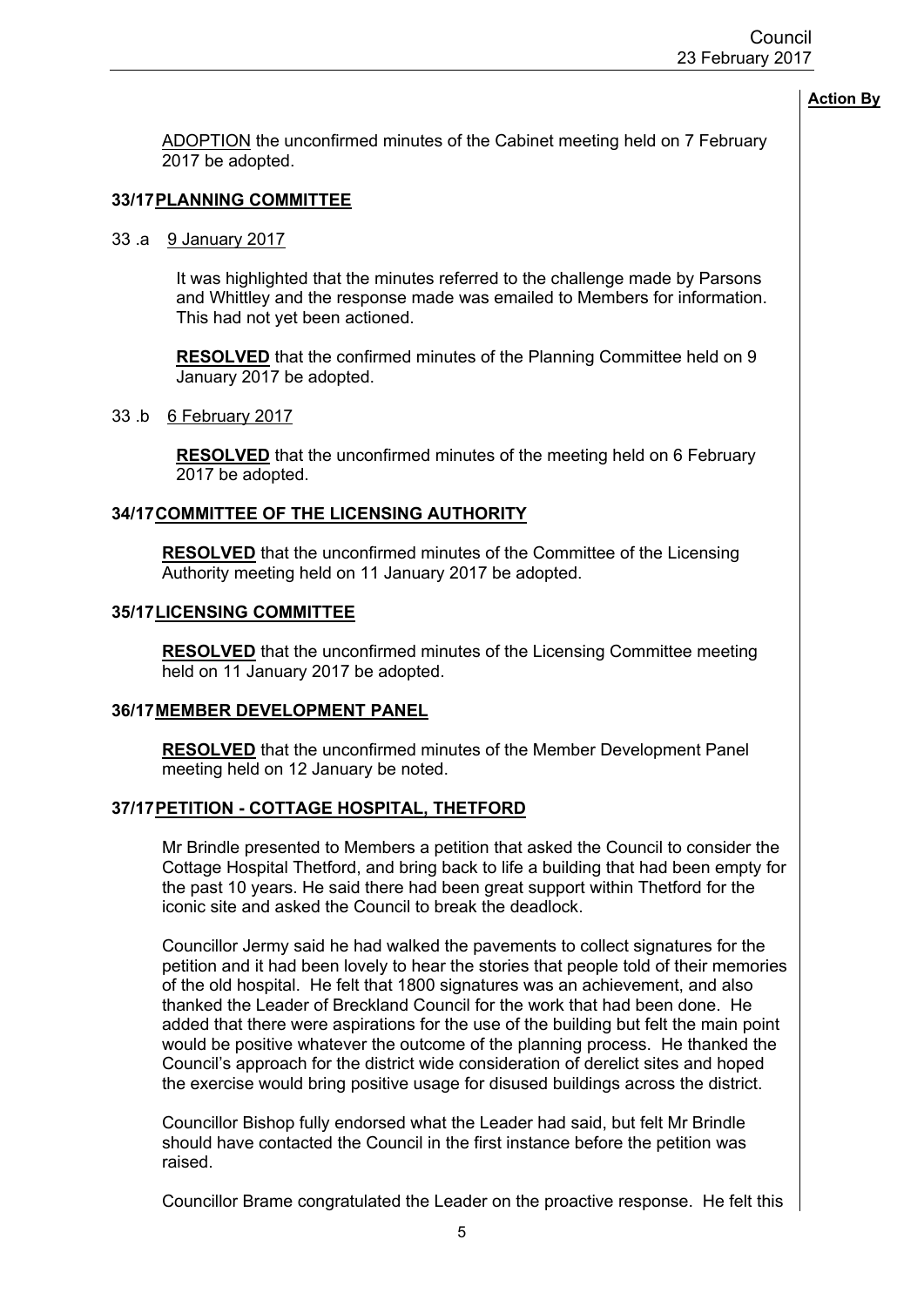issue had moved really quickly and that Members were looking at a strategic approach into what the council could legally do with disused buildings.

Councillor Hollis fully agreed with the renovations of the hospital and endorsed the swift action of the Council. She was concerned with the accuracy of the petition in that there was no way of clarifying how the signatures had been acquired.

Councillor Robinson also thanked the Leader for his consistency and for listening to the issues of Thetford.

The Leader said he had fond memories of the Cottage Hospital in Thetford. He thanked Mr Brindle for the petition and said if nothing else it showed the strength of feeling on the topic, and that it can bring communities together.

It was **RESOLVED** that the Leader would continue to be in dialogue with the owners of the building to ensure the site was put into productive use.

### **38/17BUDGET SETTING, MEDIUM TERM PLAN & CAPITAL STRATEGY**

The Executive Member Finance presented the report outlining that the Council was in a strong financial position thanks to the historical foresight of Members. The entrepreneurial approach had enabled the Council to protect services to residents, as well as achieve projects. The report included a recommendation to allocate £100,000 for specialist advice to move projects forward. A consultation had been carried out, and there had not been any response with regards to a proposed council tax increase.

The Executive Member for Finance proposed that recommendations referred to at paragraph 2.2 of the report be approved.

Councillor Jermy understood the need to increase council tax but was concerned that any increase did not take into account means. Vulnerable residents received a 91.5% discount and therefore any increase would be disproportionate. He had calculated that providing 100% discount would cost the council an extra £15,000 per annum and if such protection was introduced he would support the budget. However, he could not do this if vulnerable residents were not supported by in this way.

Councillor Jermy asked the Council for an amendment to the recommendations and consider undertaking a 12-week consultation with a view to implementing a 100% increase. Councillor Clarke seconded this proposal.

The Leader of the Council had raised the issue in the past, however consultation with colleagues, Police and Norfolk County Council would need to take place to seek full support of the 100% discount. He was in support to undertake the consultation, but would not agree on spending the money now.

Councillor Dimoglou added that if Breckland Council allowed the 100% council tax relief people would be less inclined to move forward and felt the £7.00 per month was achievable for most.

Councillor Jermy said however that even the small amount was an incredible amount when you had nothing. The 100% discount could make all the difference to those people.

The amendment to the proposed recommendations was not agreed.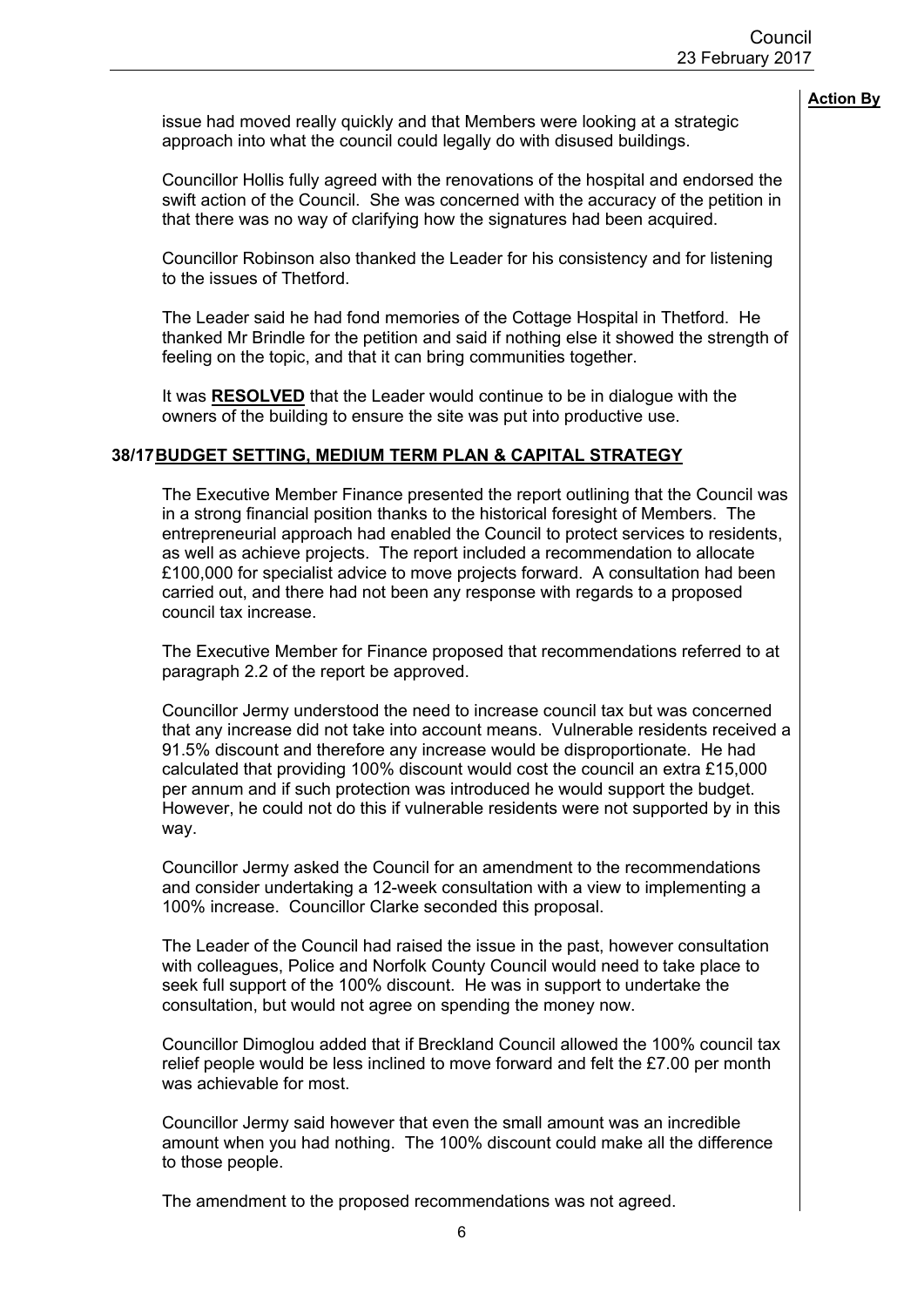Councillor Clarke proposed an amendment by asking the Council to create a fixed term position for a Market Town Co-ordinator. He felt the market towns were struggling and this role would help the towns to generate income.

The Chairman asked Councillor Clark to provide a specific and clear amendment that provided sufficient detail. Councillor Wassell added that it would have been helpful if this had been suggested at an earlier stage so that it could be considered thoroughly.

Councillor Jermy added that the proposal was crucial for the market towns, and suggested that the additional finance could be drawn from the New Homes Bonus, as this was how it worked at South Norfolk council.

Councillor Monument agreed with the suggestion but would like to have seen a detailed report and to hear from South Norfolk about the role.

Councillor Chapman-Allen said it was a corporate priority to support the market towns and it would be a cabinet item in the future to discuss how to work with the towns to support them moving forward.

Councillor Clarke had heard the comments, and asked the amendment still be considered. The amendment to the proposed recommendation was not agreed.

The Executive Director Commercialisation (S151 Officer) reminded members for the purpose of clarity, that they would be voting as outlined in paragraph 2.2 of the report. Councillor Wassell proposed and Councillor Dimoglou seconded the recommendation.

In accordance with the Local Authorities (Standing Orders) (England) (Amendment) Regulations 2014 a recorded vote was taken on the recommendations below. The vote was as follows:

| For                 | <b>Against</b>     | <b>Abstain</b>      | Apologies /         |
|---------------------|--------------------|---------------------|---------------------|
|                     |                    |                     | <b>Not Present</b>  |
| <b>Councillors:</b> | <b>Councillor:</b> | <b>Councillors:</b> | <b>Councillors:</b> |
| Ashby               | Clarke             | <b>Hollis</b>       | Askew               |
| <b>Bambridge</b>    | Jermy              |                     | Crawford            |
| <b>Bishop</b>       | <b>Newton</b>      |                     | <b>Duffield</b>     |
| <b>Brame</b>        |                    |                     | Hewett              |
| <b>Borrett</b>      |                    |                     | Joel                |
| <b>Bowes</b>        |                    |                     | Jolly               |
| Carter              |                    |                     | Martin              |
| M Chapman-Allen     |                    |                     | Sherwood            |
| S Chapman-Allen     |                    |                     | <b>Smith</b>        |
| Claussen            |                    |                     | Taylor              |
| Cowen               |                    |                     | Turner              |
| Darby               |                    |                     |                     |
| Dimoglou            |                    |                     |                     |
| Duigan              |                    |                     |                     |
| Gilbert             |                    |                     |                     |
| Gould               |                    |                     |                     |
| <b>Matthews</b>     |                    |                     |                     |
| Millbank            |                    |                     |                     |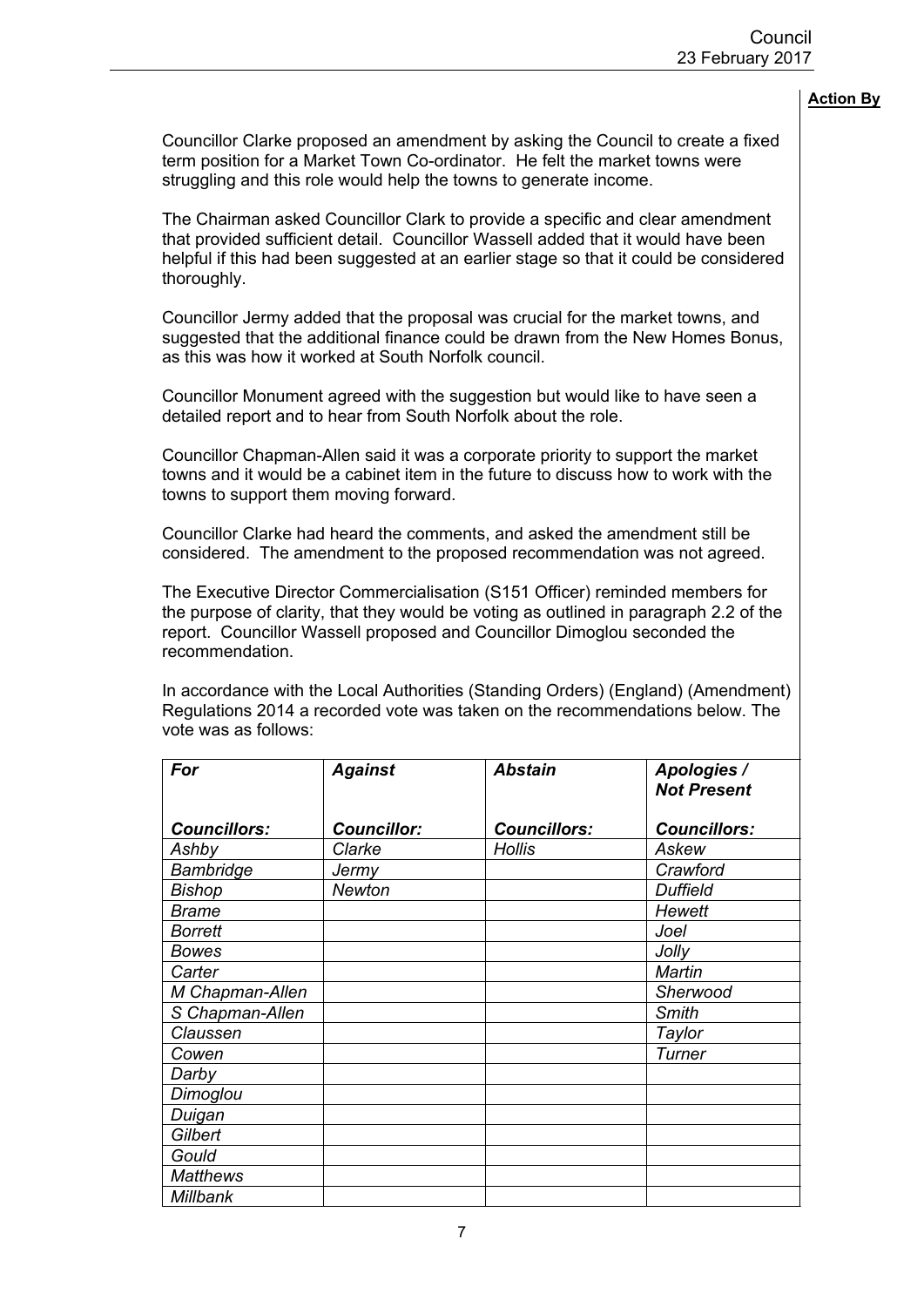| n<br>IO.<br>н<br>п<br>r | ш |
|-------------------------|---|
|                         |   |

| L Monument        |  |  |
|-------------------|--|--|
| <b>T</b> Monument |  |  |
| Nairn             |  |  |
| Nunn              |  |  |
| Oliver            |  |  |
| R Richmond        |  |  |
| <b>W</b> Richmond |  |  |
| Robinson          |  |  |
| Rogers            |  |  |
| <b>Sharpe</b>     |  |  |
| <b>Stasiak</b>    |  |  |
| Wassell           |  |  |
| Webb              |  |  |
| Wilkin            |  |  |
| Wilkinson         |  |  |

#### It was **RESOLVED** that:

- 1) The Breckland revenue estimates and parish special expenses for 2017-18 and outline position through to 2020-21, as set out in Appendix B2 and E2 are approved;
- 2) The capital estimates and associated funding for 2017-18 and outline position through to 2020-21 (as set out in Appendix H) are approved;
- 3) The discretionary business rates relief for local newspapers for up to 2 years as detailed in Appendix I is approved;
- 4) The fees and charges shown at Appendix D and D2, for adoption on 1 April 2017, are approved;
- 5) The Council Tax in the medium term plan be set at £4.95 increase per year (£78.93 for a Band D property in 2017-18);
- 6) The financial Medium term plan at Appendix A 2 is approved;
- 7) The capital strategy at Appendix G is approved;
- 8) That £100,000 is allocated in the Organisational Development Reserve to fund feasibility studies for growth and investment projects which will generate a return to the Council. That release of funding for individual feasibility studies be delegated to the S151 Officer in conjunction with the Strategic Growth Group and Finance Board in consultation with the Leader or Deputy Leader.

# **39/17COUNCIL TAX SETTING 2017-18**

The Executive Member Finance asked Members to approve recommendations two and four of the report.

In accordance with the Local Authorities (Standing Orders) (England) (Amendment) Regulations 2014 a recorded vote was taken on the recommendations below. The vote was as follows:

| For                 | <b>Against</b>     | <b>Abstain</b>      | Apologies /<br><b>Not Present</b> |
|---------------------|--------------------|---------------------|-----------------------------------|
| <b>Councillors:</b> | <b>Councillor:</b> | <b>Councillors:</b> | <b>Councillors:</b>               |
| Ashby               | Clarke             | Hollis              | Askew                             |
| <b>Bambridge</b>    | Jermy              |                     | Crawford                          |
| <b>Bishop</b>       | <b>Newton</b>      |                     | <b>Duffield</b>                   |
| <b>Brame</b>        |                    |                     | Hewett                            |
| <b>Borrett</b>      |                    |                     | Joel                              |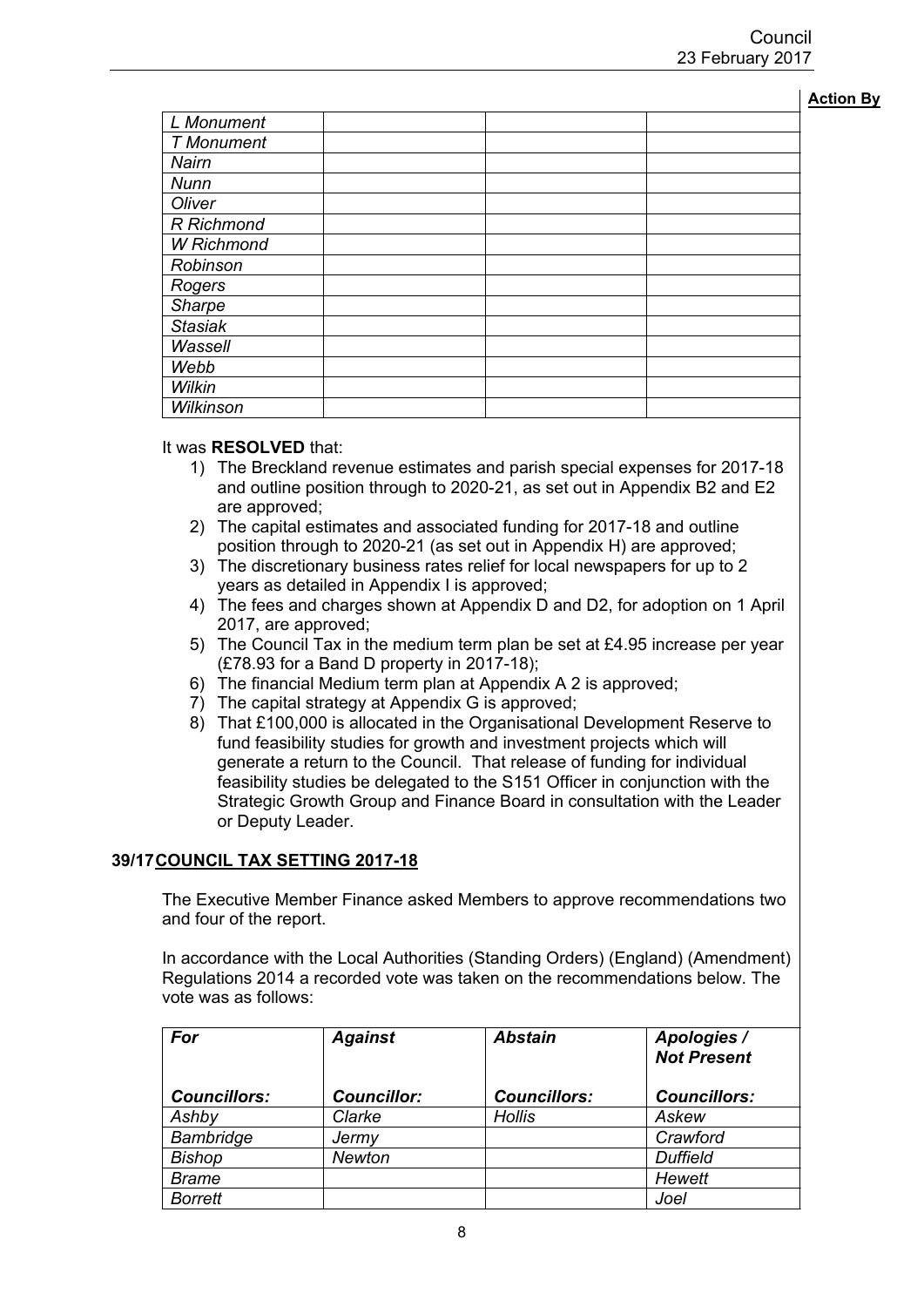|                     |              | <b>Action By</b> |
|---------------------|--------------|------------------|
| <b>Bowes</b>        | Jolly        |                  |
| Carter              | Martin       |                  |
| M Chapman-Allen     | Sherwood     |                  |
| S Chapman-Allen     | <b>Smith</b> |                  |
| Claussen            | Taylor       |                  |
| Cowen               | Turner       |                  |
| Darby               |              |                  |
| Dimoglou            |              |                  |
| Duigan              |              |                  |
| Gilbert             |              |                  |
| Gould               |              |                  |
| <b>Matthews</b>     |              |                  |
| Millbank            |              |                  |
| <b>Mrs Monument</b> |              |                  |
| <b>Mr Monument</b>  |              |                  |
| Nairn               |              |                  |
| Nunn                |              |                  |
| Oliver              |              |                  |
| R Richmond          |              |                  |
| <b>W</b> Richmond   |              |                  |
| Robinson            |              |                  |
| Rogers              |              |                  |
| Sharpe              |              |                  |
| <b>Stasiak</b>      |              |                  |
| Wassell             |              |                  |
| Webb                |              |                  |
| Wilkin              |              |                  |
| Wilkinson           |              |                  |

It was **RESOLVED** that:

- 1. Full Council approves the special expenses for 2017-18 (at paragraph 1.3.2) based on a £4.95 council tax rise.
- 2. Full Council approves the formal council tax resolutions for 2017-18 (at paragraph 1.4.6 to 1.4.10) based on a £4.95 council tax rise.

#### **40/17CORPORATE PLAN REFRESH 2017-18**

The Deputy Leader and Executive Member for Strategy, Governance & Transformation presented the report but suggested that an amendment to the wording of the recommendation such that the contents of the report were agreed and the Annual Corporate Plan Refresh 2017-18 be adopted.

Councillor Jermy said the achievement of the Council was making a difference to the residents lives.

The Chairman added that delivering the Early Help Hub and the Riverside Project had been an excellent achievement.

Councillor Cowen concurred with the comments and added that the document underscored the commitment to see growth and significant changes in all market towns.

**RESOLVED** that the contents of the report are agreed and the Annual Corporate Plan Refresh 2017-18 is adopted.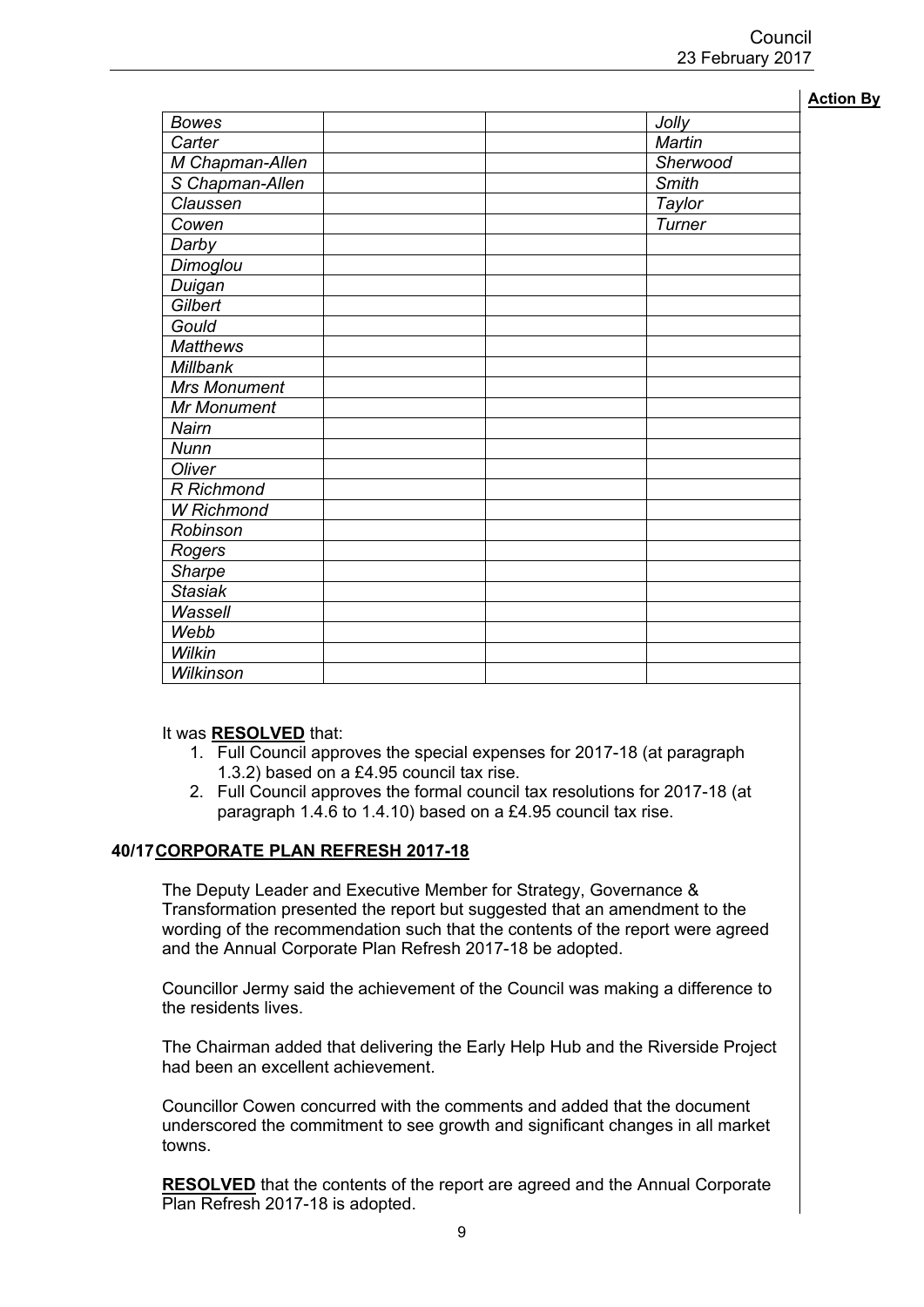# **41/17NORWICH CITY COUNCIL SECTION 113 AGREEMENT**

The Executive Member Finance introduced the report and Paul Corney, Head of the Anglia Revenues Partnership to Members.

Paul Corney informed Members that it was proposed the Strategic Management team would manage the Norwich City Council Team, acting as their Head of Service. Some costs would be shared between the partners of the Anglia Revenues Partnership and there would be future potential partner for the Enforcement Agency leading to additional efficiencies.

Councillor Cowen thanked Mr Corney and his team for the outstanding work carried out.

Councillor Brame also added that it would continue to provide additional job security for those within Thetford.

## It was **RESOLVED** that:

- 1) The report be noted;
- 2) That Breckland Council instruct the ARP Operational Improvement Board to negotiate and enter into a Section 113 agreement with Norwich City Council so that Officers services can be placed at all authorities disposal (shared);
- 3) That approval is given for the ARP management team to start working with Norwich City Council immediately to carry out any necessary work prior to the 1 April 2017 that will assist with the commencement of the agreement.

## **42/17HR POLICY HANDBOOK**

The Deputy Leader and Executive Member for Strategy, Governance & Transformation presented the report informing Members that following their request Overview and Scrutiny Commission had reviewed the HR Policy handbook.

This would be a key publication for staff to use which derived from 11 key policies and would be a user friendly document for staff. A key amendment was with regard to the maternity support of up to 5-days which would be on a discretionary basis.

#### It was **RESOLVED** that:

- 1) the HR Policy Handbook be approved to implement across Breckland District Council with the following delegations and consideration:
	- a) That should any amendment to policy be required as a result of legislative or constitutional change, of which we as an organisation have no jurisdiction, that this be delegated to the Head of Paid Service in order to ensure a prompt response to such changes and mitigate risk of application of said policy in line with employment law.
		- An information paper will be submitted to Full Council where legislative changes have occurred.
	- b) That permission is granted to implement Maternity Support Leave at Breckland District Council, again to provide additional support to new fathers/partners at the time of birth or adoption of their child. This is not a statutory/constitutional obligation but, if approved, will form part of the Councils' procedure.

*Maternity support leave of up to 5 days with pay shall be granted, at or around the time of birth, to employees who are the child's father or partner* **Action By**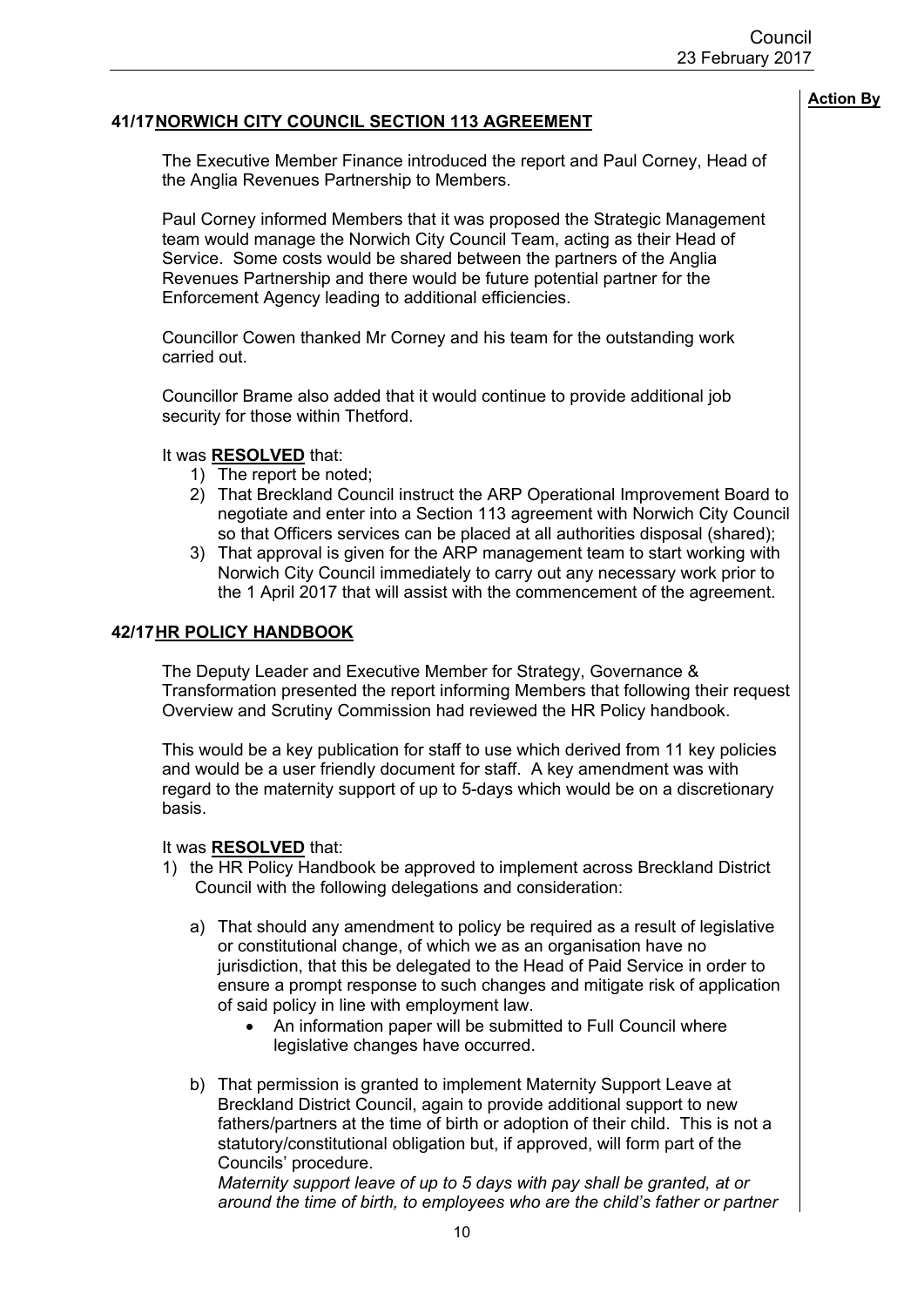*of an expectant mother, or to any employee nominated as carer to assist in the care of the child and to provide support to the mother.*

# **43/17PAY POLICY STATEMENT 2017/18**

It was **RESOLVED** that the Pay Policy Statement be approved.

# **44/17NOMINATIONS FOR COMMITTEE AND OTHER SEATS**

None.

# **45/17AMENDMENTS TO THE CONSTITUTION**

None.

# **46/17ANY OTHER ITEMS WHICH THE CHAIRMAN DECIDES ARE URGENT -**

None.

## **47/17EXCLUSION OF PRESS AND PUBLIC**

**RESOLVED** that under Section 100(A) of the Local Government Act 1972 the press and public be excluded from the meeting for the following items of business on the grounds that they involve the disclosure of exempt information as defined in paragraph 1, 2 and 4 of Part 1 of Schedule 12A to the Act.

## **48/17LEGAL SERVICES REVIEW**

The Executive Manager Governance introduced the report which related to the staffing structure of the Legal Services Team which had been reviewed as part of the organisational design strand of the Transformation Programme.

The report sought approval to proceed with the implementation of the proposal to restructure the service.

#### It was **RESOLVED** that:

- 1) The Head of Paid Service and/or the Executive Director for Strategy and Governance, in consultation with the Executive Member for Governance, be authorised to implement the proposals subject to no major change.
- 2) The Head of Paid Service and/or the Executive Director for Strategy and Governance, in consultation with the Executive Member for Governance, be authorised to make minor amendments and to undertake any incidental and consequential actions necessary to implement the proposals.

# **49/17PUBLIC PROTECTION SERVICE REVIEW**

The Executive Member for People and Information presented the report.

Councillor Jermy asked if formal consultation had taken place and the Executive Manager for Public Protection confirmed this had been dealt with.

Councillor Bambridge said it was an excellent report and was pleased to see how the department had been very innovative.

It was **RESOLVED** that recommendation 1 be approved as follows:

**Action By**